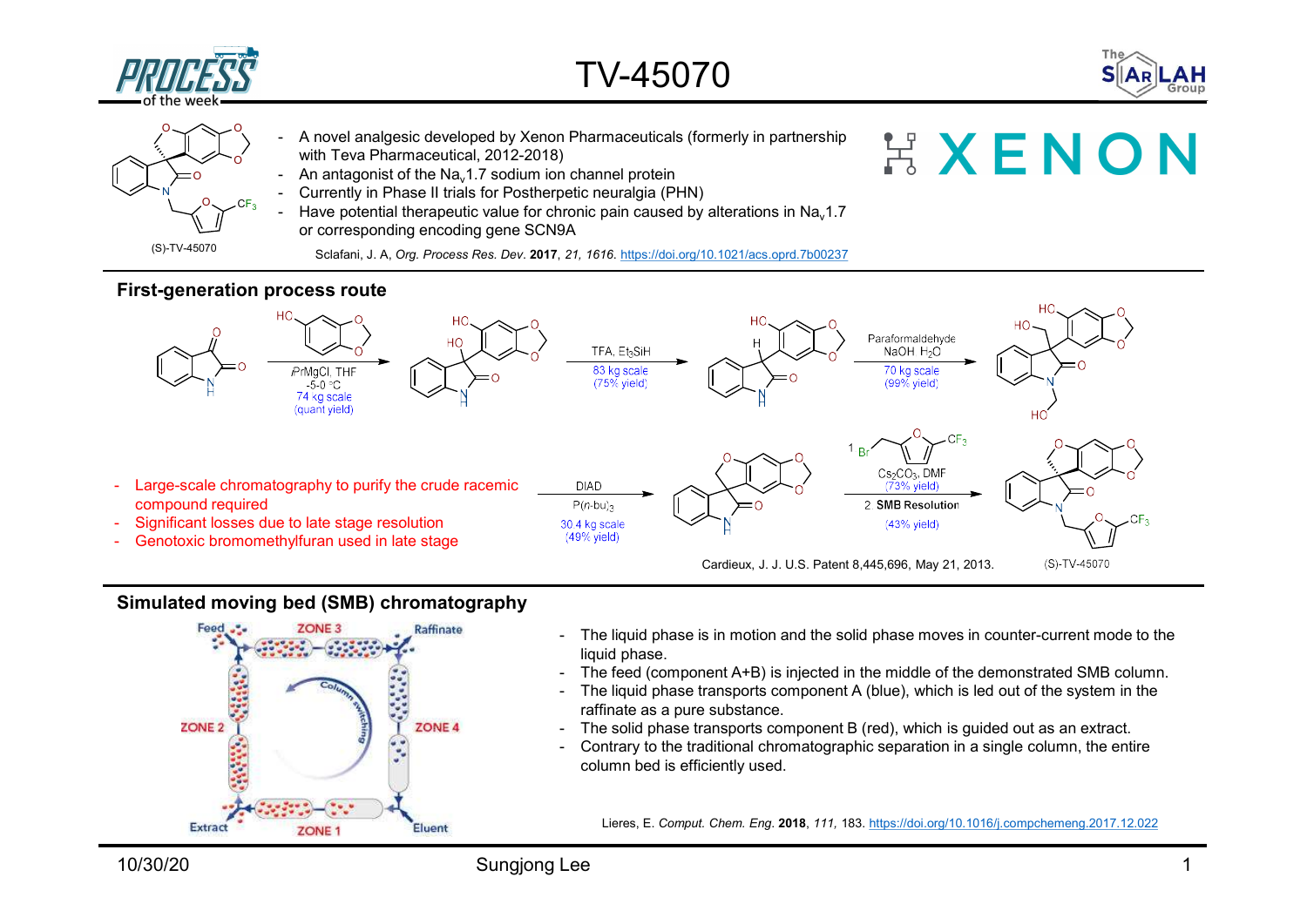

TV-45070



### First-generation asymmetric route



#### Asymmetric aldol reaction with unprotected phenol 1